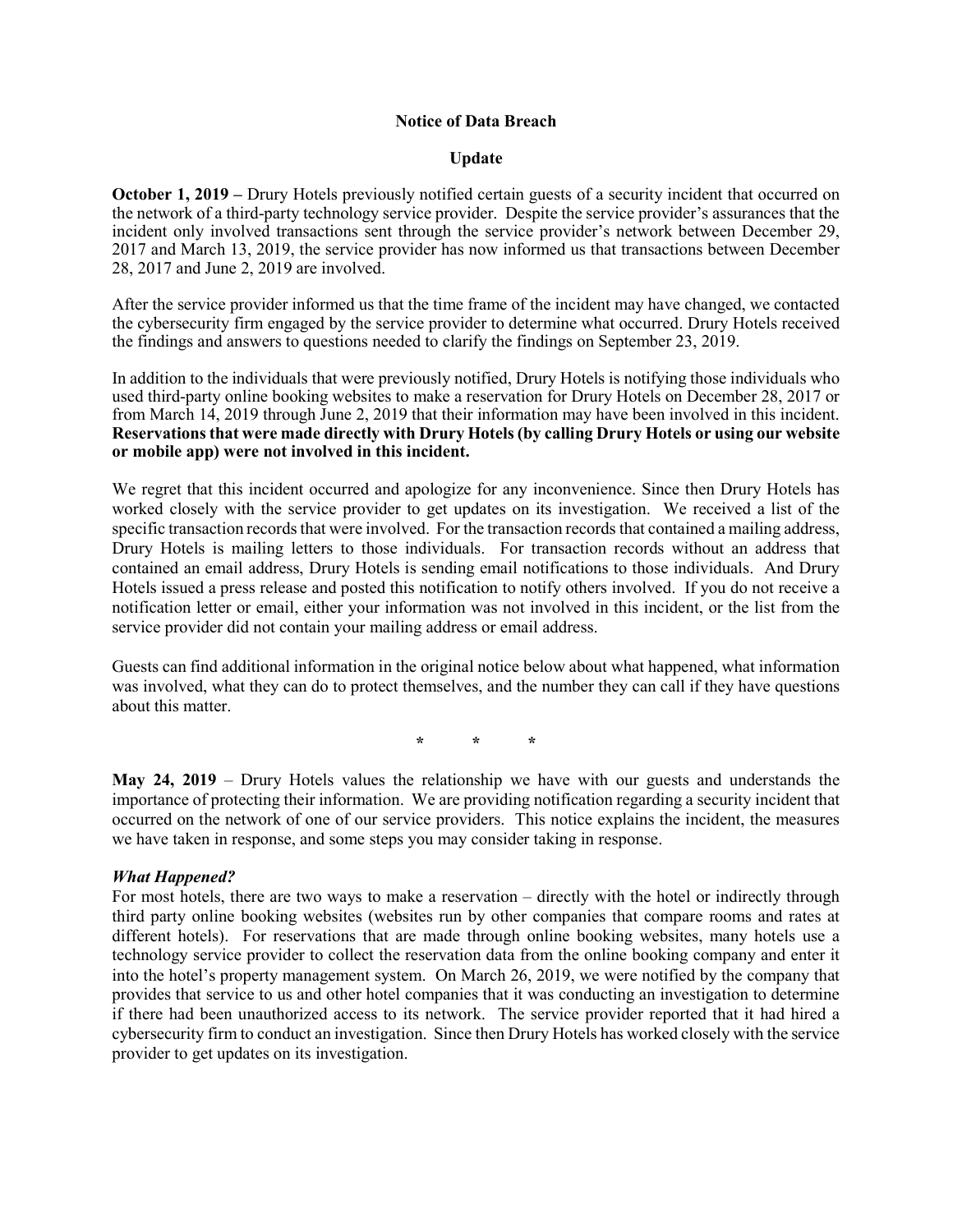The service provider later advised us that the unauthorized access to transaction records related to reservations in its network began on December 29, 2017 and ended on March 13, 2019. We received a list of the specific transaction records that were involved on May 15, 2019.

# What Information Was Involved?

The information in the transaction records that were involved included name, payment card number, expiration date, and the card's external verification code. Some transaction records also included mailing addresses or email addresses. Specific details regarding the reservation itself were not involved. Only transaction records from some third party online booking websites were involved. And only some, not all, of the transaction records from those third party online booking sites were involved.

# Reservations that were made directly with Drury Hotels (by calling Drury Hotels or using our website or mobile app) were not involved in this incident.

### What You Can Do.

We encourage you to closely review your payment card statements for any unauthorized charges. You should immediately report any such charges to the bank that issued your card. If reported timely, payment card network rules generally provide that cardholders are not responsible for unauthorized charges. Information on additional steps you can take can be found below.

### What We Are Doing.

We regret that this incident occurred and apologize for any inconvenience. We have been in frequent communication with the service provider since it notified us of the matter and have received confirmation that it has undertaken measures to prevent something like this from happening again. We will continue to work with the service provider to identify the security enhancements it is implementing.

### For More Information.

If you have any questions about this matter, please call (800) 382-6291, Monday to Friday, from 8:00 a.m. to 8:00 p.m., Eastern Time. The call center is also open on Saturday, May 25, from 10 a.m. to 6 p.m., Eastern Time.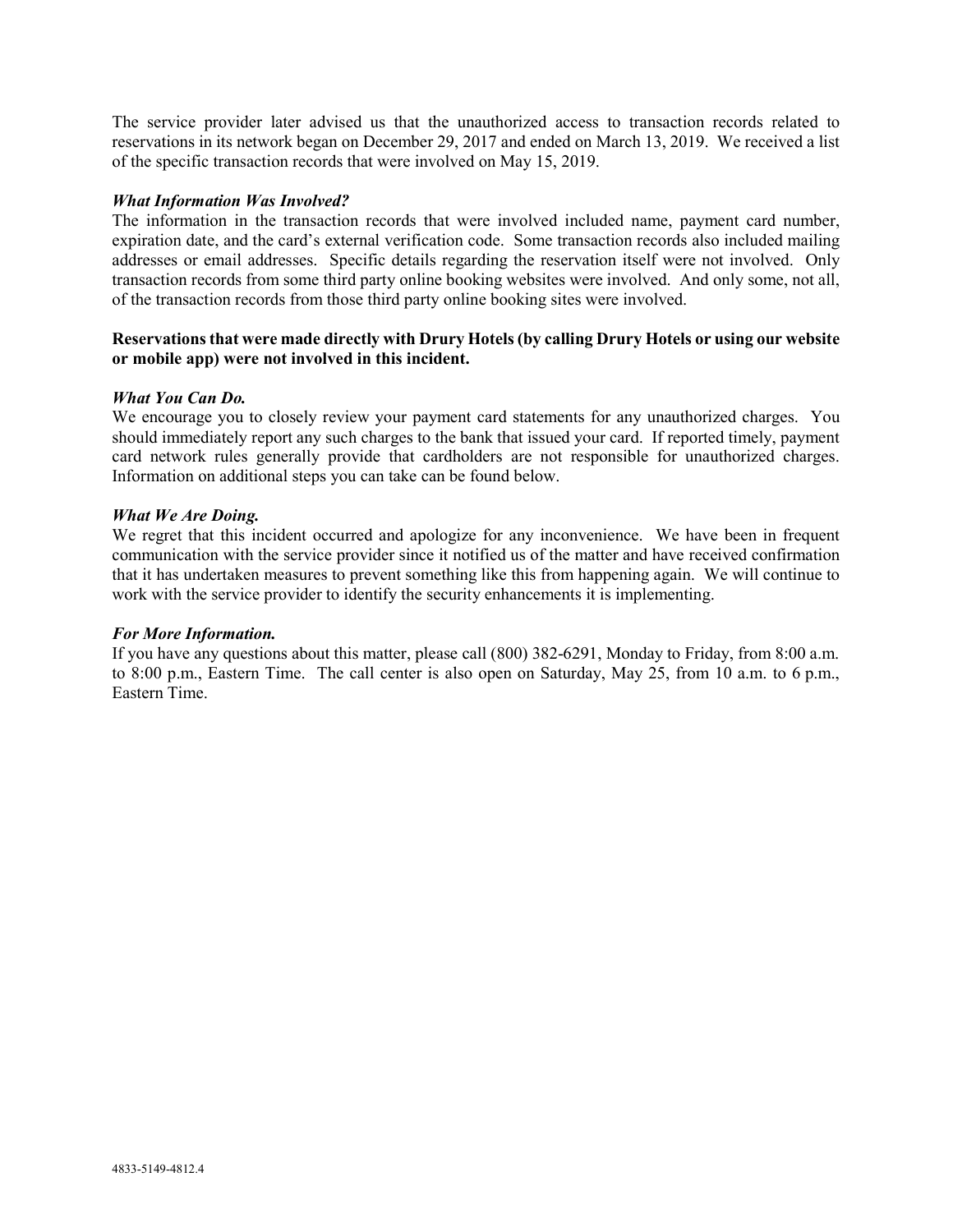# ADDITIONAL STEPS YOU CAN TAKE

We remind you it is always advisable to be vigilant for incidents of fraud or identity theft by reviewing your account statements and free credit reports for any unauthorized activity. You may obtain a copy of your credit report, free of charge, once every 12 months from each of the three nationwide credit reporting companies. To order your annual free credit report, please visit www.annualcreditreport.com or call toll free at 1-877-322-8228. Contact information for the three nationwide credit reporting companies is as follows:

- $\bullet$  Equifax, PO Box 740241, Atlanta, GA 30374, www.equifax.com, 1-800-685-1111
- Experian, PO Box 2002, Allen, TX 75013, www.experian.com, 1-888-397-3742
- TransUnion, PO Box 2000, Chester, PA 19016, www.transunion.com, 1-800-916-8800

If you believe you are the victim of identity theft or have reason to believe your personal information has been misused, you should immediately contact the Federal Trade Commission and/or the Attorney General's office in your state. You can obtain information from these sources about steps an individual can take to avoid identity theft as well as information about fraud alerts and security freezes. You should also contact your local law enforcement authorities and file a police report. Obtain a copy of the police report in case you are asked to provide copies to creditors to correct your records. Contact information for the Federal Trade Commission is as follows:

 Federal Trade Commission, Consumer Response Center, 600 Pennsylvania Avenue NW, Washington, DC 20580, 1-877-IDTHEFT (438-4338), www.ftc.gov/idtheft

If you are a resident of Connecticut, Maryland, Massachusetts, North Carolina, or Rhode Island, you may contact and obtain information from your state attorney general at:

- Connecticut Attorney General's Office, 55 Elm Street, Hartford, CT 06106, 1-860-808- 5318, www.ct.gov/ag
- Maryland Attorney General's Office, 200 St. Paul Place, Baltimore, MD 21202, 1-888-743-0023 / 1-410-576-6300, www.oag.state.md.us
- Office of the Massachusetts Attorney General, One Ashburton Place, Boston, MA 02108, 1-617-727-8400, www.mass.gov/ago/contact-us.html
- North Carolina Attorney General's Office, 9001 Mail Service Centre, Raleigh, NC 27699, 1-919-716-6400 / 1-877-566-7226, www.ncdoj.gov
- Rhode Island Attorney General's Office, 150 South Main Street, Providence, RI 02903, 1-401-274-4400, www.riag.ri.gov

If you are a resident of Massachusetts or Rhode Island, note that pursuant to Massachusetts or Rhode Island law, you have the right to file and obtain a copy of a police report. You also have the right to request a security freeze.

If you are a resident of West Virginia, you have the right to ask that nationwide consumer reporting agencies place "fraud alerts" in your file to let potential creditors and others know that you may be a victim of identity theft, as described below. You also have a right to place a security freeze on your credit report, as described below.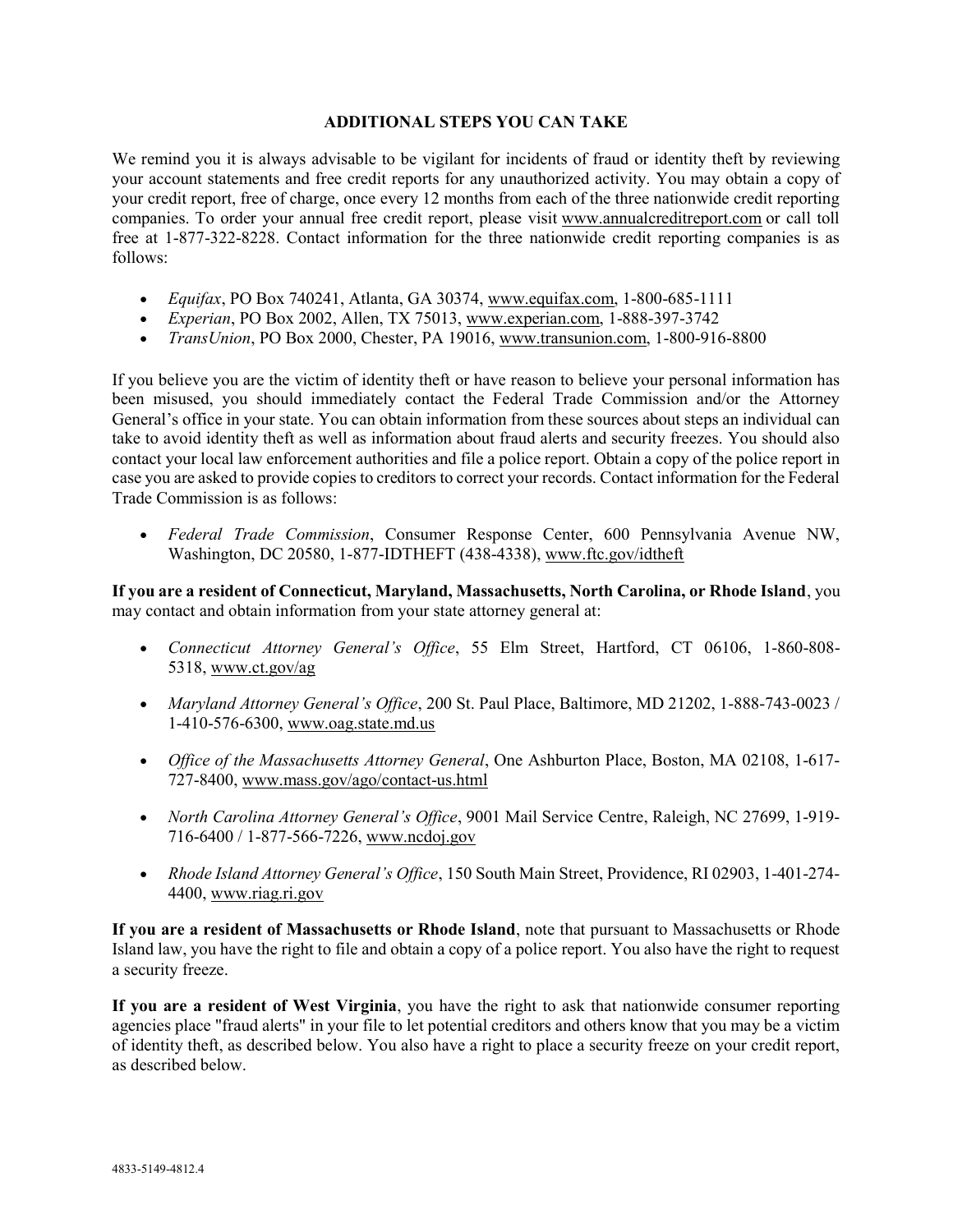Fraud Alerts: There are two types of fraud alerts you can place on your credit report to put your creditors on notice that you may be a victim of fraud—an initial alert and an extended alert. You may ask that an initial fraud alert be placed on your credit report if you suspect you have been, or are about to be, a victim of identity theft. An initial fraud alert stays on your credit report for one (1) year. You may have an extended alert placed on your credit report if you have already been a victim of identity theft with the appropriate documentary proof. An extended fraud alert stays on your credit report for seven years. You can place a fraud alert on your credit report by contacting any of the three national credit reporting agencies.

Credit Freezes: You have the right to put a credit freeze, also known as a security freeze, on your credit file, free of charge, so that no new credit can be opened in your name without the use of a PIN that is issued to you when you initiate a freeze. A security freeze is designed to prevent potential credit grantors from accessing your credit report without your consent. If you place a security freeze, potential creditors and other third parties will not be able to get access to your credit report unless you temporarily lift the freeze. Therefore, using a security freeze may delay your ability to obtain credit.

There is no fee to place or lift a security freeze. Unlike a fraud alert, you must separately place a security freeze on your credit file at each credit reporting company. For information and instructions to place a security freeze, contact each of the credit reporting agencies at the addresses below:

- Experian Security Freeze, PO Box 9554, Allen, TX 75013, www.experian.com
- TransUnion Security Freeze, PO Box 2000, Chester, PA 19016, www.transunion.com
- Equifax Security Freeze, PO Box 105788, Atlanta, GA 30348, www.equifax.com

To request a security freeze, you will need to provide the following information:

- 1. Your full name (including middle initial as well as Jr., Sr., II, III, etc.)
- 2. Social Security number
- 3. Date of birth
- 4. If you have moved in the past five years, provide the addresses where you have lived over the prior five years
- 5. Proof of current address such as a current utility bill or telephone bill
- 6. A legible photocopy of a government issued identification card (state driver's license or ID card, military identification, etc.)
- 7. If you are a victim of identity theft, include a copy of the police report, investigative report, or complaint to a law enforcement agency concerning identity theft

The credit reporting agencies have one business day after receiving your request by toll-free telephone or secure electronic means, or three business days after receiving your request by mail, to place a security freeze on your credit report. The credit bureaus must also send written confirmation to you within five business days and provide you with a unique personal identification number ("PIN") or password or both that can be used by you to authorize the removal or lifting of the security freeze.

To lift the security freeze in order to allow a specific entity or individual access to your credit report, or to lift a security freeze for a specified period of time, you must submit a request through a toll-free telephone number, a secure electronic means maintained by a credit reporting agency, or by sending a written request via regular, certified, or overnight mail to the credit reporting agencies and include proper identification (name, address, and Social Security number) and the PIN or password provided to you when you placed the security freeze as well as the identity of those entities or individuals you would like to receive your credit report or the specific period of time you want the credit report available. The credit reporting agencies have one hour after receiving your request by toll-free telephone or secure electronic means, or three